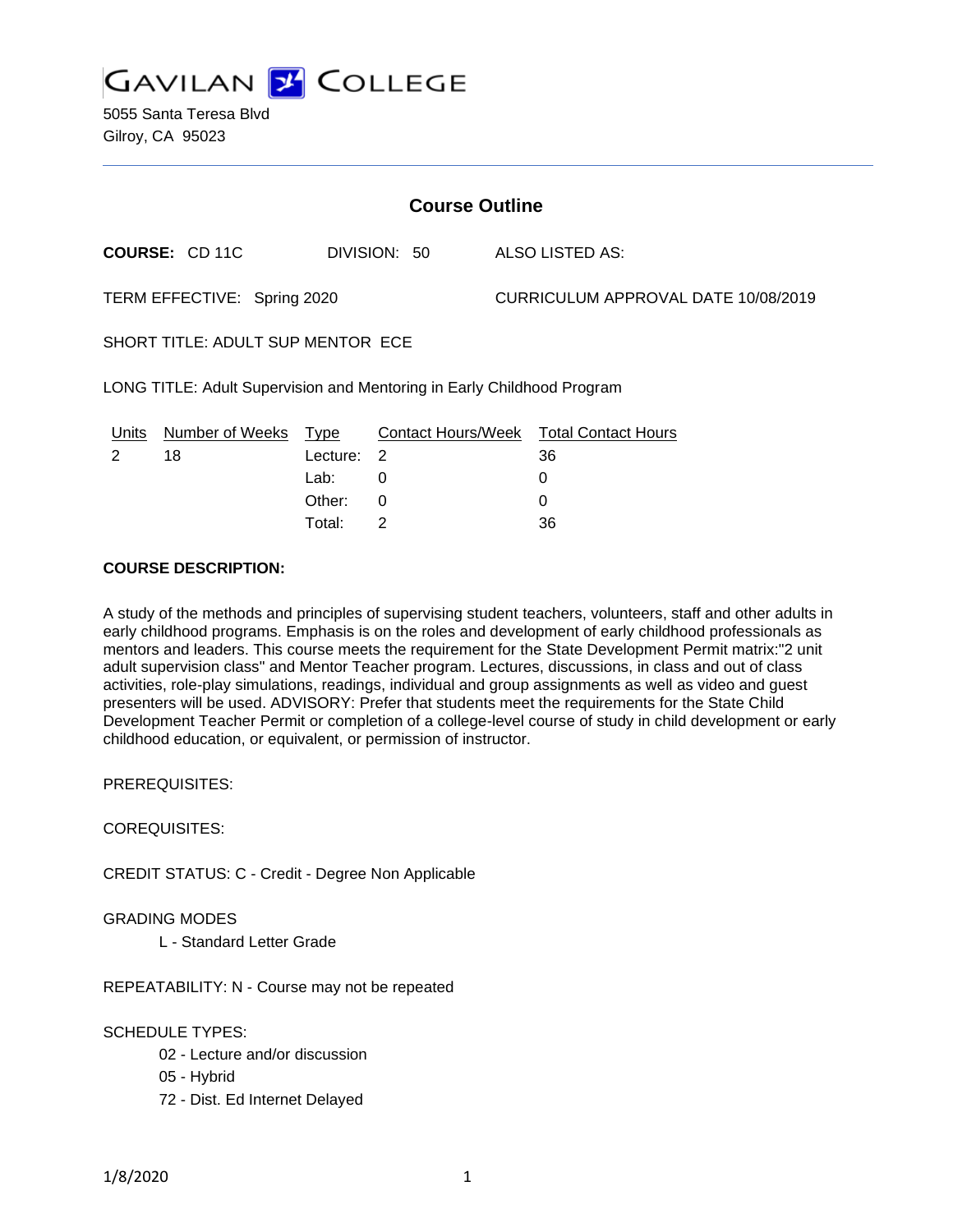### **STUDENT LEARNING OUTCOMES:**

By the end of this course, a student should:

1. Individualize mentoring and supervision strategies based on the roles and developmental stages of adult learners.

2. Demonstrate competency in communication and reflective practices when working with diverse populations.

3. Use a variety of personnel, program, and environmental assessment tools to inform leadership decisions

4. Distinguish cultural and diversity issues in the supervisor-supervisee relationship and develop appropriate strategies to avoid bias

5. Describe and examine the role of ethics in the supervisor-supervisee relationships

6. Summarize the role of mentor in leadership and advocacy in the field of early childhood education

7. Utilize technological resources to improve classroom environments

#### **CONTENT, STUDENT PERFORMANCE OBJECTIVES, OUT-OF-CLASS ASSIGNMENTS**

Curriculum Approval Date 10/08/2019

2 HOURS

Content: Overview of course. Introductory lecture on highlights of content. Review desired results and ECERS.

Student Performance Objectives: Identify the factors in supervising and mentoring adults.

2 HOURS

Content: The Early Childhood Environmental Rating Scale (ECERS): Using ECERS as a Tool for **Supervision** 

Student Performance Objectives: Identify the purposes and features of Desired Results process and the ECERS in particular.

### 2 HOURS

Content: The Early Childhood Environmental Rating Scale (ECERS) II: Gathering Evidence for Staff Improvement

Student Performance Objectives: Identify the assets provided to the supervisor by utilizing the ECERS tool and will be able to describe them

### 2 HOURS

Content: The Early Childhood Environmental Rating Scale (ECERS) III: Using the Results of ECERS to Improve Programs and Individual Staff Skills

Student Performance Objectives: Utilize website resources to strengthen access to resources.

2 HOURS

Content: Understanding the Supervisory Context

Student Performance Objectives: List and describe common myths held about supervision. Describe a range of early childhood education programs and the roles of supervisors in those programs. Describe the similarities and differences between career ladders and career lattices.

### 2 HOURS

Content: Understanding the Supervisory Context II

Student Performance Objectives: Describe the relationship between supervisees and supervisors. Describe the adult learners' needs and the developmental span for professional development.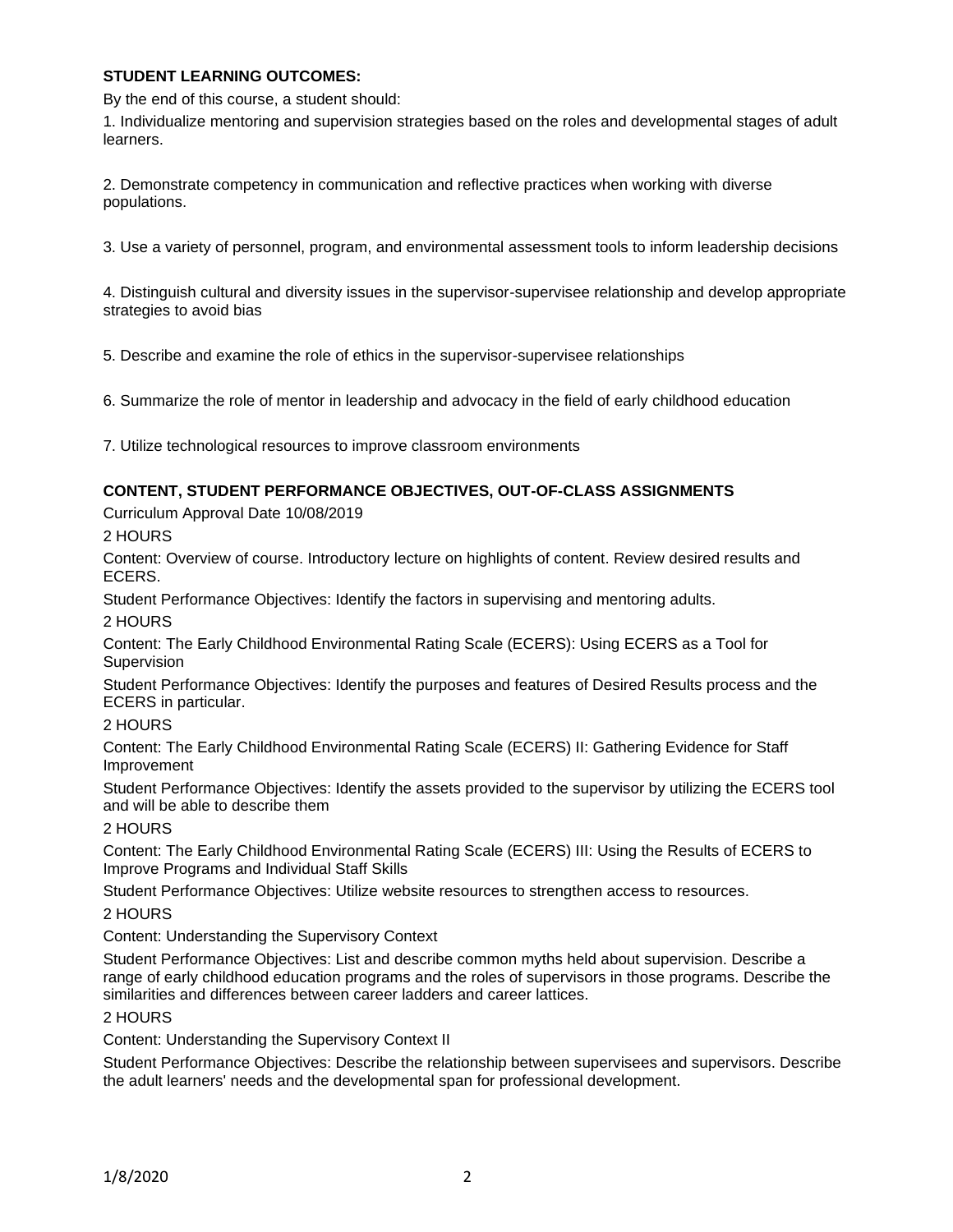2 HOURS

Content: Developmental Dynamic

Student Performance Objectives: Describe the components of the developmental dynamic.

2 HOURS

Content: Developmental Perspectives on Supervision: Building Trust, Improving Practice

Student Performance Objectives: Identify ways in which to build trust and support as a supervisor/mentor. Plan and implement effective meetings.

## 2 HOURS

Content: Developmental Perspectives on Supervision 2: ethics, differentiated supervision, cultural considerations

Student Performance Objectives: Describe the importance of culture and ethics in the supervisee and supervisor relationship. Analyze which types of decisions require an ethical perspective. Analyze the performances of adults in early childhood settings.

# 2 HOURS

Content: Ethics in Supervising Child Development Programs

Student Performance Objectives: Determine a course of action when dealing with an ethical dilemma.

## 2 HOURS

Content: Clinical Supervision and Conferencing

Student Performance Objectives: List the five steps in the clinical supervision process - when and how to use the process. Select the appropriate conferencing techniques to use with supervisees. Design and structure a successful conference with a supervisee.

## 2 HOURS

Content: Clinical Supervision: Gathering Evidence

Student Performance Objectives: Identify and describe how to gather objective evidence upon which to base clinical supervision reporting

## 2 HOURS

Content: Framework for Supervision 1: Conferencing

Student Performance Objectives: Use key evidence in a conference setting. Differentiate between styles of conferences and select an appropriate conferencing strategy.

# 2 HOURS

Content: Framework for Supervision 2: Clinical Supervision, Supervising, Mentoring, Coaching, Evaluating Student Performance Objectives: Distinguish between the various roles of supervisors and identify when to use which role. Identify formative and summative evaluation strategies.

### 2 HOURS

Content: Staff Development in Practice: Supporting staff, applying the knowledge gained through supervisory processes for continuous improvement.

Student Performance Objectives: Summarize the role of a mentor in leadership and advocacy in the field of early childhood education. Identify staff development needs. Develop staff development plans for individuals and for the organization.

### 2 HOURS

Content: Applying What We Have Learned: Advocacy, action plans, and case studies.

Student Performance Objectives: Describe how to develop action plans and case studies. Describe the role of advocacy in mentoring and supervising personnel. List at least three key websites to aid in supervision. Identify advocacy organizations which support child development programs.

### 2 HOURS

Content: Student Reports - Oral Case Studies

Student Performance Objectives: Identify the various perspectives in case studies. Present a coherent group presentation.

# 2 HOURS

FINAL ASSIGNMENTS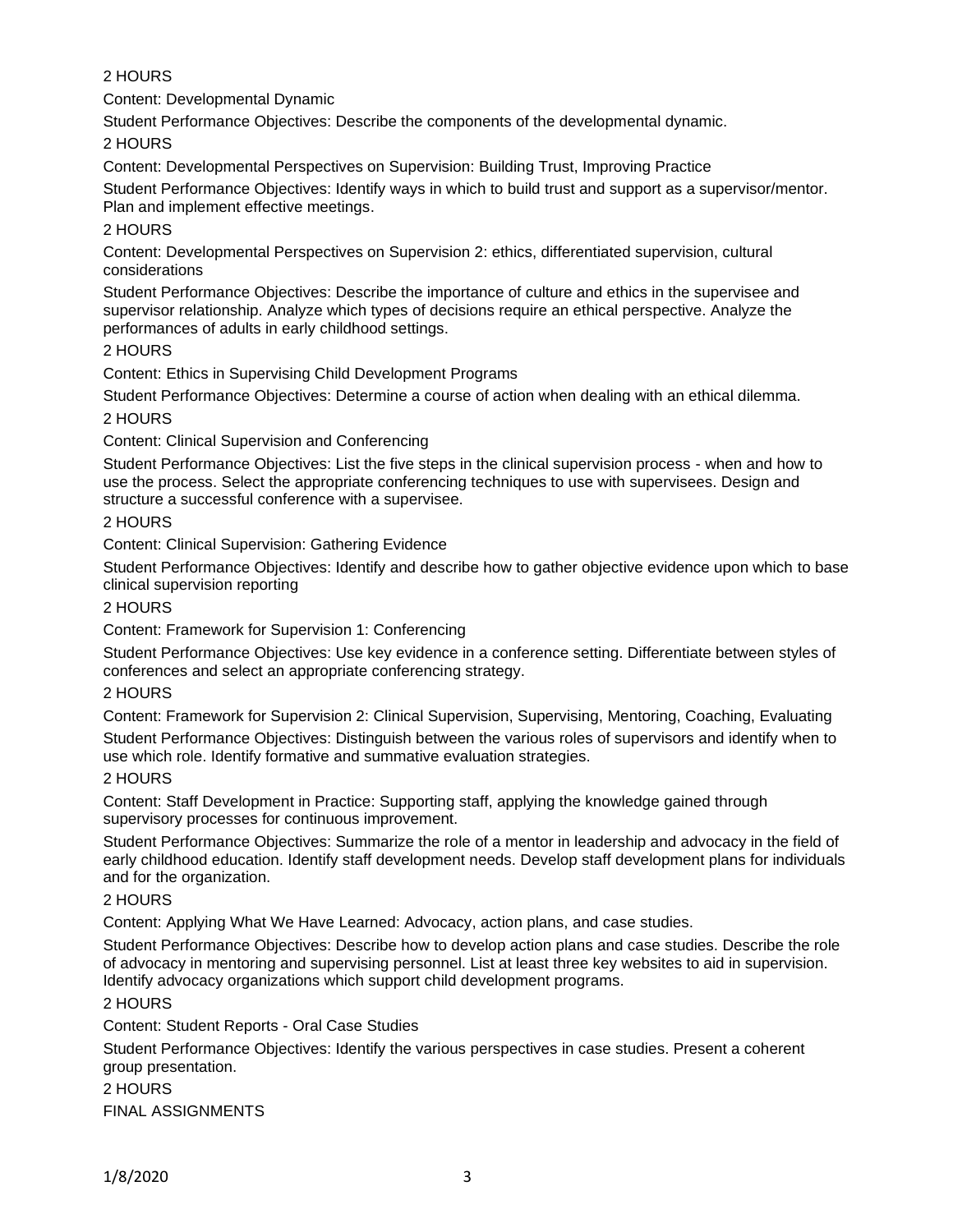## **METHODS OF INSTRUCTION:**

Lecture, in class small group activities, out of class activities, videos, guest presenters.

#### **OUT OF CLASS ASSIGNMENTS:**

Required Outside Hours: 4

Assignment Description: a) Read ECERS document and complete the ECERS process on one classroom in written and oral form.

b) Keep a reflective journal throughout the course.

Required Outside Hours: 4

Assignment Description: a) Read Part I, Chapter 1 in the main text.

b) Complete in written form exercises as assigned.

Required Outside Hours: 4

Assignment Description: a) Read Chapter 2 in Caruso text.

b) Complete exercises as assigned.

Required Outside Hours: 4

Assignment Description: a) Read Chapter 3 in the Caruso text.

b) Check out resources for ECERS on the Desired Results website and be prepared to report on resources found.

Required Outside Hours: 4

Assignment Description: a) Read Part II, Chapters 4 - 6.

b) Complete exercises as assigned.

c) Study for next weeks Quiz.

Required Outside Hours: 4

Assignment Description: a) Read Chapters 7 and 8 in Caruso text and assigned readings.

b) Formulate a small group to examine a supervisory issue and develop a case study to present together (written and oral assignment). Due at end of course.

Required Outside Hours: 4

Assignment Description: a) Read Part III, Chapters 9 and 10 in Caruso text.

b) Complete exercises as assigned.

Required Outside Hours: 4

Assignment Description: a) Read Chapter 12 in main text.

b) Complete exercises as assigned.

Required Outside Hours: 4

Assignment Description: a) Read Chapters 13 - 15 in Caruso text.

b) Complete exercises as assigned.

Required Outside Hours: 4

Assignment Description: a) Read assigned readings on ethics.

Required Outside Hours: 4

Assignment Description: a) Read Chapters 1 and 2 in the Jorde-Bloom text.

b) Complete exercises as assigned.

c) Study for next weeks Quiz.

Required Outside Hours: 4

Assignment Description: a) Read Chapters 3 and 4 in the Jorde-Bloom text and assigned readings.

b) Complete exercises as assigned.

Required Outside Hours: 4

Assignment Description: a) Read Chapters 5 and 6 in Jorde-Bloom text and assigned readings.

b) Complete exercises as assigned.

Required Outside Hours: 4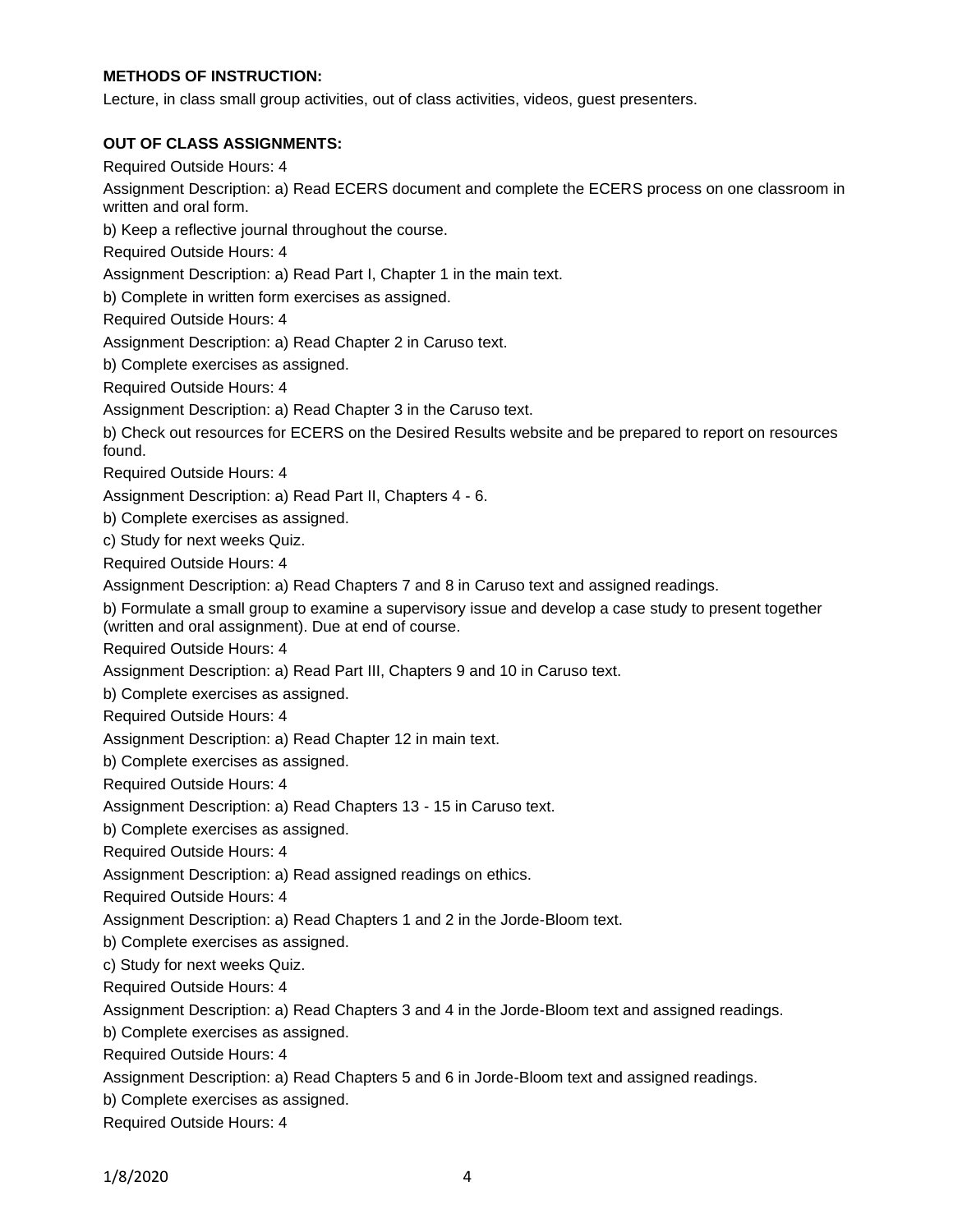Assignment Description: a) Read Chapters 7 and 8 in Jorde-Bloom text. b) Complete exercises as assigned. c) Read assigned position papers. d) Bring in sample staff development surveys. Required Outside Hours: 4 Assignment Description: a) Read articles as assigned. b) Due - reflective journals. Required Outside Hours: 4 Assignment Description: a) Read articles as assigned. b) Written case studies due. Required Outside Hours: 4 Assignment Description: Work on case studies presentation.

## **METHODS OF EVALUATION:**

Writing assignments Percent of total grade: 20.00 % Writing Assignments: 15% to 40% Written Homework, Reading Reports, Term or Other Papers, Other: written results, ECERS classroom observation Problem-solving assignments Percent of total grade: 20.00 % Problem-solving assignments: 15% to 40% Homework Problems, Quizzes, Exams, Other: group case study project Skill demonstrations Percent of total grade: 20.00 % Skill demonstrations: 15% - 40% Class performance Objective examinations Percent of total grade: 20.00 % Objective examinations: 15% - 40% Multiple Choice, True/False, Other: short answer and application questions Other methods of evaluation Percent of total grade: 20.00 % Other methods of evaluation: 15% - 20% Reflective Journal entries

## **REPRESENTATIVE TEXTBOOKS:**

Joseph J. Caruso and M. Temple Fawcell. Supervision in Early Childhood Education: A Developmental Perspective. N.Y.: Teachers College Press,2017. Reading Level of Text, Grade: 12th Verified by: MS Word Recommended Other Texts and Materials Harms, Thelma, Richard M. Clifford and Debby Cryer, Early Childhood Environmental Rating Scale-3,(ECERS-3) Teachers College Press Jorde-Bloom, Paula, Blueprint for Action: Leading Your Team in Continuous Quality Improvement, Lake Forest IL: New Horizons